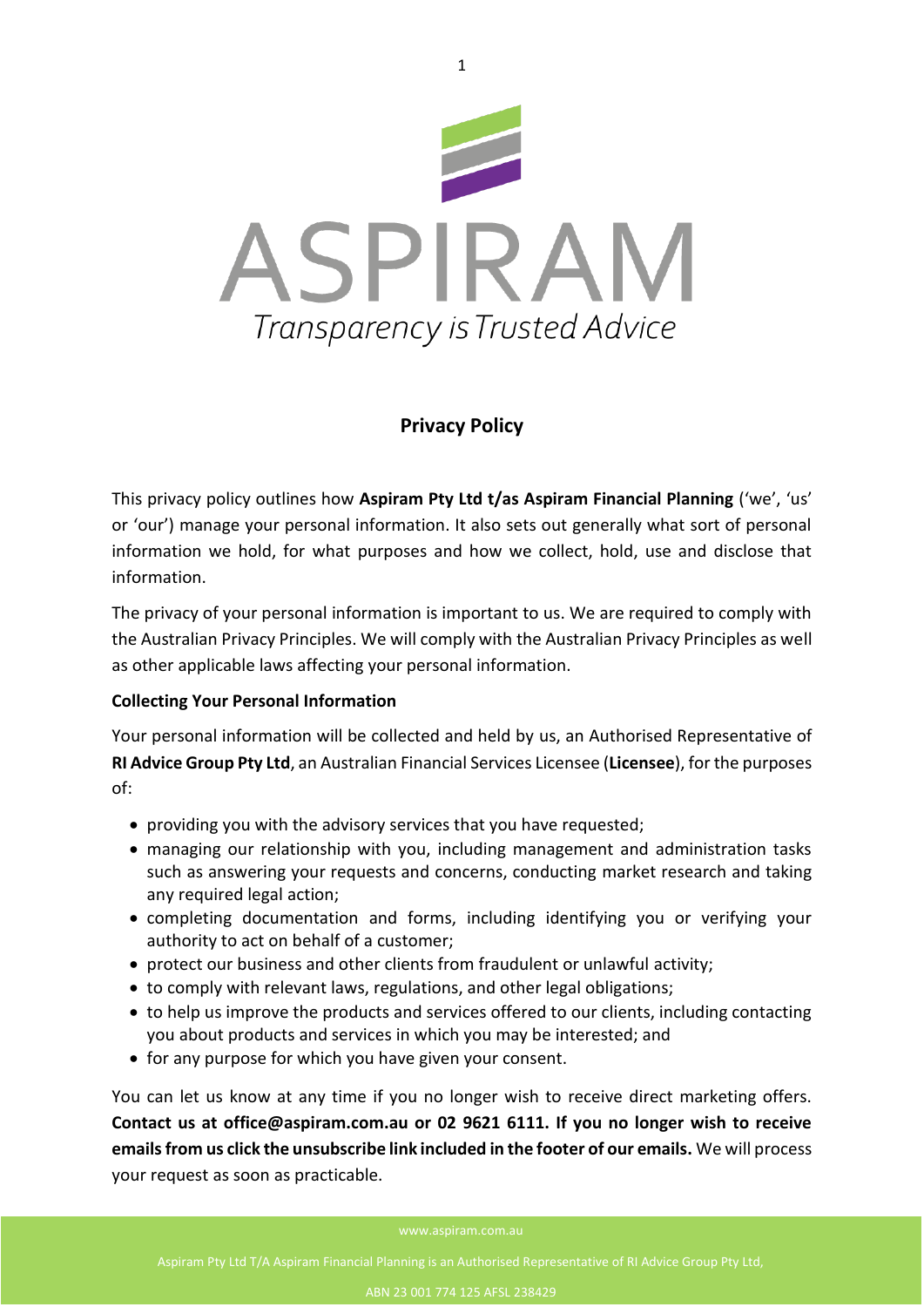To enable your financial adviser to provide you with financial advice you request that is suitable for your investment objectives, financial situation and particular needs we need to obtain and hold personal information about you. This includes:

- your name, contact details and date of birth;
- employment details and history;
- financial details including information about your financial needs and objectives, your current financial circumstances including your assets and liabilities, income, expenditure, insurance cover and superannuation;
- details of your investment preferences and risk tolerance;
- family circumstances and social security eligibility; and
- any other information that we consider necessary.

The personal information collected may include sensitive information such as health information and memberships of professional or trade associations.

If it is reasonable and practicable, we will only collect your personal information from you. Generally, your personal information will be collected when you meet with your adviser in person, provide your adviser with information over the telephone or with written material. We may need to collect personal information from third parties, such as your accountant, or others whom we believe you have authorized to provide information to us.

We may receive personal information about you when we have taken no active steps to collect that information. We destroy all unsolicited personal information, unless the personal information is relevant to our purposes for collecting personal information.

## **How Your Personal Information is Held**

Your personal information is generally held in client files or a computer database. Your personal information may also be held in a secure archiving facility.

We take reasonable steps to ensure that the personal information that we hold is protected from misuse and loss and from unauthorized access, modification and disclosure. Some of the measures that we have adopted are having facilities for the secure storage of personal information, having secure offices and access controls for our computer systems.

We will also take reasonable steps to destroy or permanently de-identify personal information that we no longer need for any purpose for which it may be used or disclosed under the Australian Privacy Principles.

## **Using and Disclosing Your Personal Information**

Your personal information may be disclosed for purposes related to the provision of the financial advice you have requested. The types of service providers and other third parties that may be provided with your personal information are:

• our Licensee, who provide us with our financial planning software and compliance support services;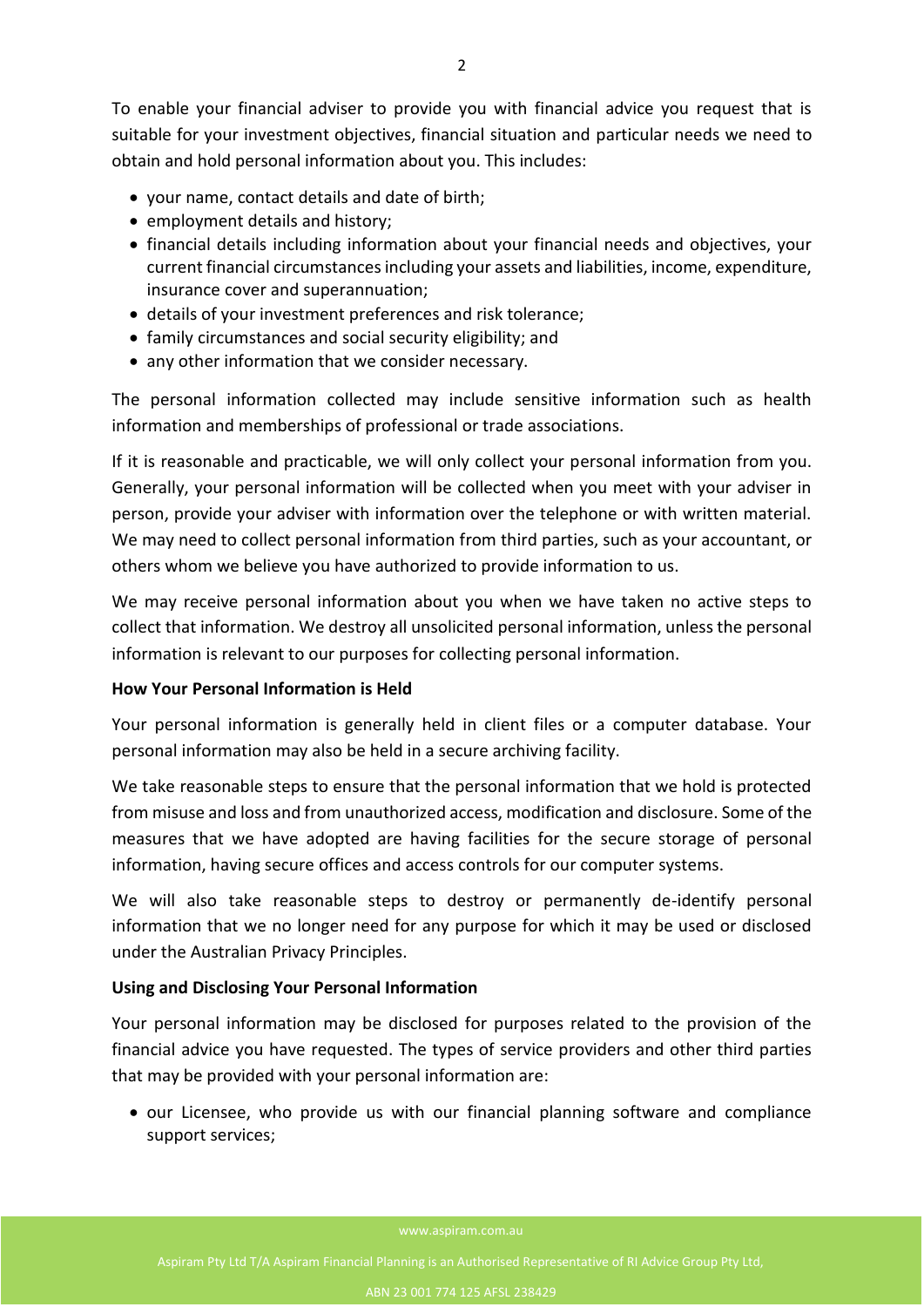- other financial advisers and organizations involved in providing the financial advice you have requested (which may include ongoing service) such as fund managers who assist us in providing financial advice and paraplanners;
- insurance providers, superannuation trustees and product issuers in connection with the provision to you of the financial advice you have requested;
- a superannuation trustee or other product provider who you have Authorised to deduct advice-related costs from your superannuation or investment fund who has requested to review a copy of your Statement of Advice to satisfy their legal obligations;
- organizations that assist in operating a financial planning business such as those that provide administrative, financial, accounting, insurance, research, legal, computer or other business services;
- your representatives or service providers such as your accountant, solicitor, tax agent, stockbroker or bank;
- organizations involved in a business restructure or a transfer of all or part of the assets of our business or the due diligence procedures prior to any such sale or transfer;
- government authorities and other organizations when required by law; and
- organizations that you have consented to your personal information being disclosed to.

In addition to the purposes of collection set out above, your personal information may also be used in connection with such purposes.

We will seek to ensure that your personal information is not used or disclosed for any purpose other than:

- the primary purpose for which it was collected or a related secondary purpose;
- where you have consented to the use or disclosure; or
- in other circumstances where the Australian Privacy Principles authorize the use or disclosure such as when it is required by or Authorised under law.

We may disclose your personal information to third parties who provide services to us, in which case we will seek to ensure that the personal information is held, used or disclosed consistently with the Australian Privacy Principles.

## **Organizations outside Australia**

## **Currently, we do not share your information with organizations outside Australia.**

We may store your information in the cloud or other types of networked or electronic storage. As electronic or networked storage can be accessed from various countries via an internet connection, it's not always practicable to know in which country your information may be held. Overseas organizations may be required to disclose information we share with them under a foreign law.

We will not send personal information to recipients outside of Australia unless:

- we have taken reasonable steps to ensure that the recipient does not breach the Privacy Act and the Australian Privacy Principles;
- the recipient is subject to an information privacy scheme similar to the Privacy Act; or
- the individual has consented to the disclosure.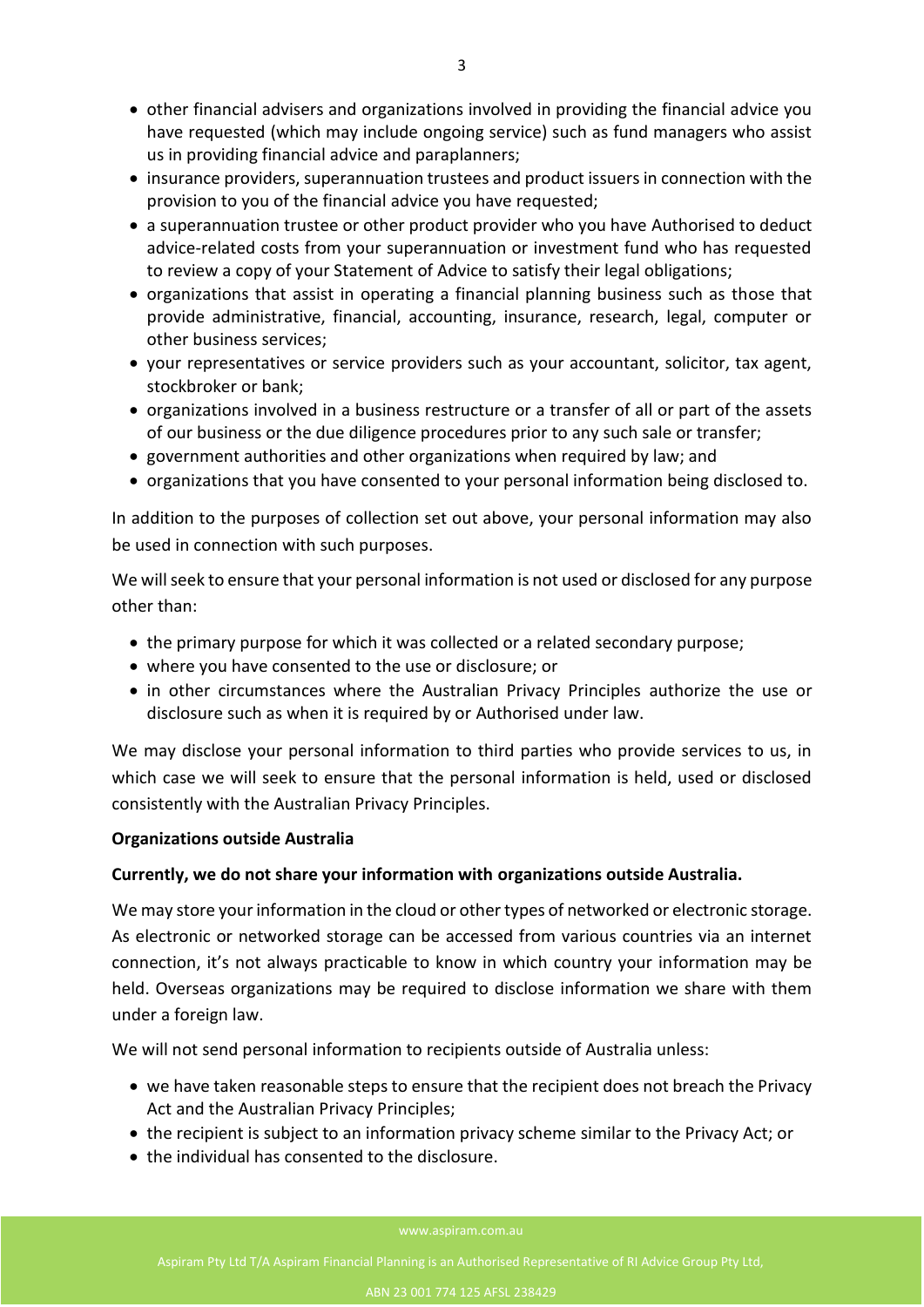### **Accessing your Personal Information**

You can gain access to your personal information that we hold. This is subject to exceptions allowed by law such as where providing you with access would have an unreasonable impact upon the privacy of others. If we deny a request for access we will provide you with the reasons for this decision. To request access please contact us (see "Contacting Us and Privacy Issues" below).

### **Correcting Your Personal Information**

We take reasonable steps to ensure that the personal information that we collect, use or disclose is accurate, complete and up-to-date. If you believe that any of the personal information that we hold is not accurate, complete or up-to-date please contact us (see "Contacting Us and Privacy Issues" below) and let us know what information is incorrect.

If we agree that the personal information requires correcting we will take reasonable steps to do so. If we do not correct your personal information we will provide you with the reasons for not doing so.